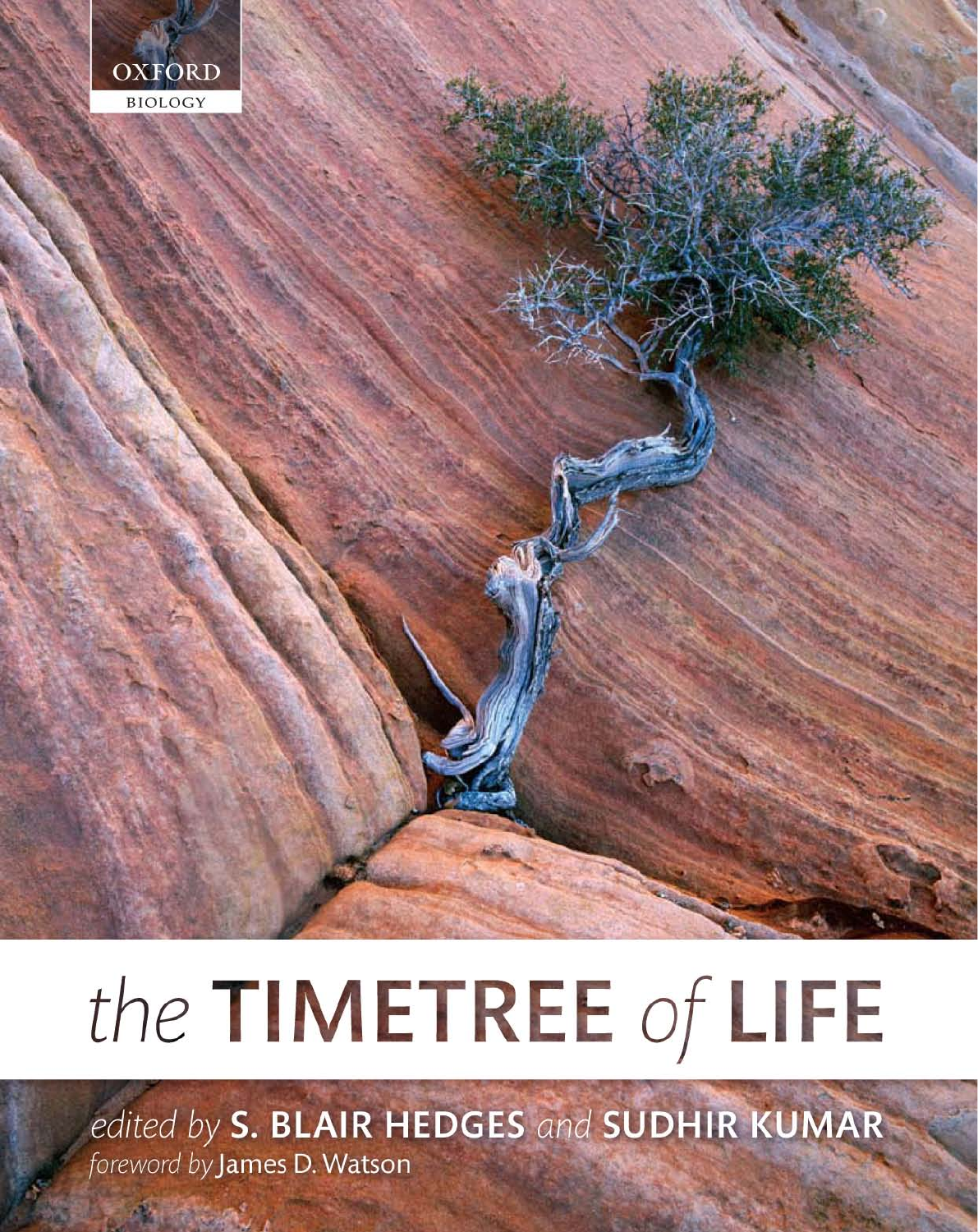## **Monocots**

#### *Cajsa Lisa Anderson*a,*\* and Thomas Janßen*<sup>b</sup>

a Department of Biodiversity and Conservation, Real Jardin Botanico, CSIC, Plaza de Murillo 2, 28014 Madrid, Spain; <sup>b</sup>Research Institute Senckenberg, Department of Botany and Molecular Evolution, Senckenberganlage 25, 60325 Frankfurt, Germany \*To whom correspondence should be addressed (cajsa.lisa. anderson@gmail.com)

### Abstract

Grasses, lilies, orchids, and many other plants from all biogeographical and climatic regions of the world constitute the monocotyledonous plants (monocots). They form a natural group of about 59,300 species in 81 families supported by morphological and molecular evidence and include many important crops, such as rice and corn, and ornamental plants. Previous analyses and new analyses presented here suggest a rapid radiation of all major monocot lineages during the Early Cretaceous (146–100 million years ago, Ma). Most extant monocot families were present at the Mesozoic–Cenozoic boundary (66 Ma).

The monocots are a strongly supported monophyletic group comprising about 25% of the angiosperm diversity. They number 59,300 species  $(1)$  and are classified in 81 families and 10 orders by the Angiosperm Phylogeny Group (APGII) (*2*). A number of morphological characters are shared by most monocots, although these may have been (secondarily) lost in some lineages. The single cotyledon, leaves with linear venation, a basal meristem, scattered vascular bundles in the shoots and a lack of secondary growth of xylem and phloem, and sieve cell plastids are among the most obvious shared-derived morphological characters. Monocots usually possess trimerous flowers and uniaperturate pollen, which is most commonly monosulcate. Monocot characters also appear in other angiosperm groups. For example, sieve cell plastids occur in some Aristolochiaceae, scattered vascular bundles in Nymphaeaceae and some Piperaceae, and trimerous flowers with two perianth whorls are present in Nymphaeaceae and some magnoliids. Several monocots from different orders and families do have reticulate venation. This is, however, a derived condition thought to

represent an adaptation to shaded habitats such as the forest understorey.

Acorales is a small wetland order, consisting of only one genus, *Acorus* (sweet flag). The small flowers are densely placed on a thick axis forming a spadix. This inflorescence produces a strong odor attracting pollinators. The plants possess ethereal oils in specialized cells.

The Order Alismatales contains 14 families, which all have a preference for aquatic or wetland habitats. They possess stems with small scales or glandular hairs within the sheathing leaves at the nodes, extrorse anthers, and a large embryo. Araceae, or the arum family (Fig. 1), includes the calla lily and taro. The inflorescence of these plants is a spadix, which is surrounded by a leaflike bract. The small floating duckweeds, *Lemna* and other genera, have previously been segregated into the Family Lemnaceae, but are recognized as part of Araceae by APGII (*2*). Alismataceae, or the water plantains, have comparatively large flowers and usually two- to polyporate pollen. The embryo is strongly curved, and



Fig. 1 Monocot representatives. Top row, from left to right: *Cypripedium calceolus* L., Orchidaceae; *Convallaria majalis* L., Asparagaceae, with a straw of *Carex digitata* L., Cyperaceae. Bottom row, from left to right: *Dracunculus muscivorus* Parl., Araceae; *Tillandsia usneoides* L., Bromeliaceae; *Cynosurus cristatus* L., Poaceae. Credits: Ola Lundström (*Dracunculus*) and C. L. Anderson (all other images).

C. L. Anderson and T. Janßen. Monocots. Pp. 203-212 in *The Timetree of Life*, S. B. Hedges and S. Kumar, Eds. (Oxford University Press, 2009).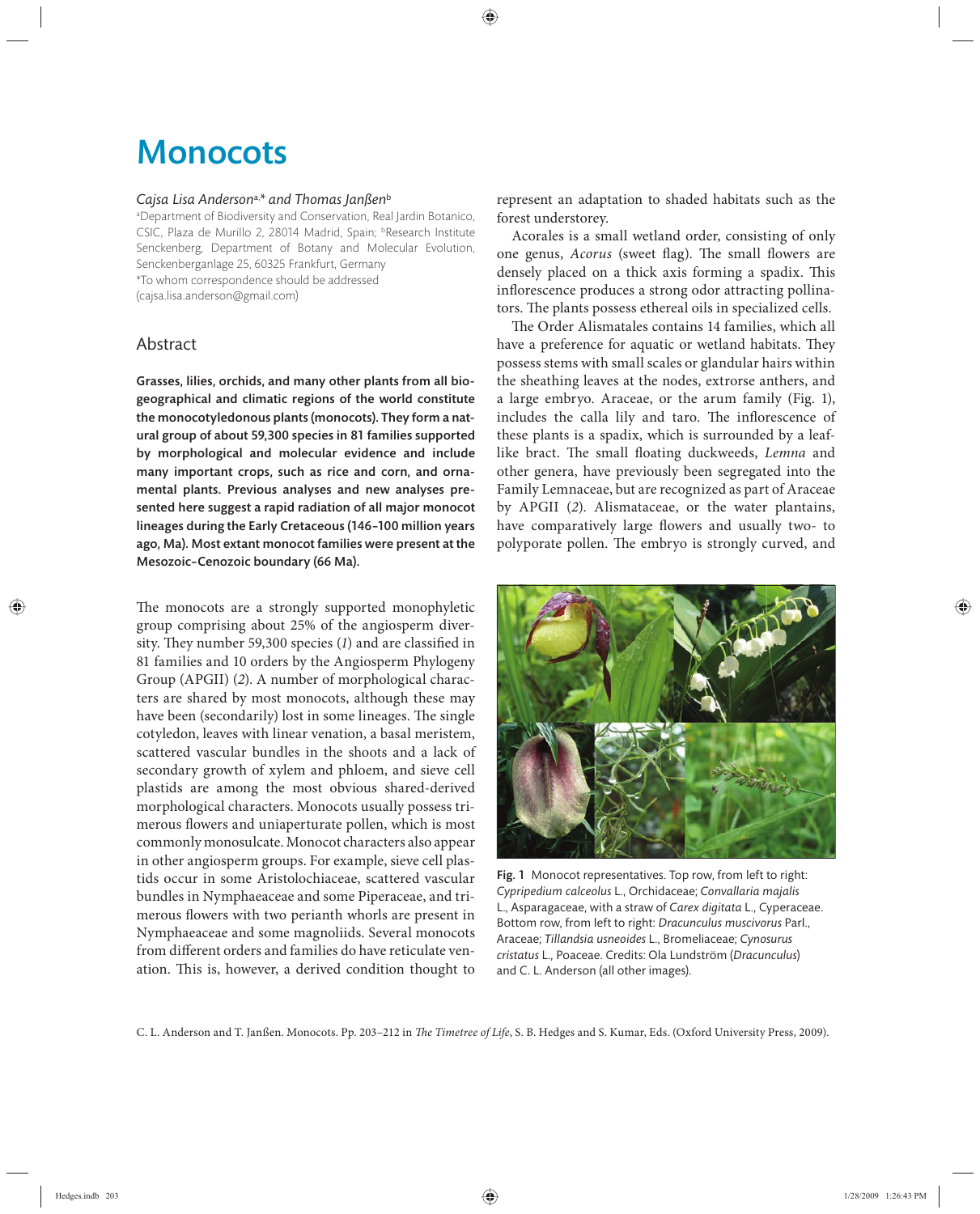

Fig. 2 *Continues*

the plants possess white latex. Hydrocharitaceae, tape grasses, occur in both freshwater and marine habitats. The genera display several different pollination mechanisms: showy flowers above water pollinated by nectargathering insects, detached male flowers floating on the water surface until they meet a female flower, exploding anthers spreading pollen on the water surface, and underwater pollination are just some examples. In Alismatales we also find Potamogetonaceae, perennial herbs with either floating or submerged leaves and often jointed stems, Zosteraceae (seagrasses) consisting of a dozen species with ribbonlike leaves and creeping rhizomes,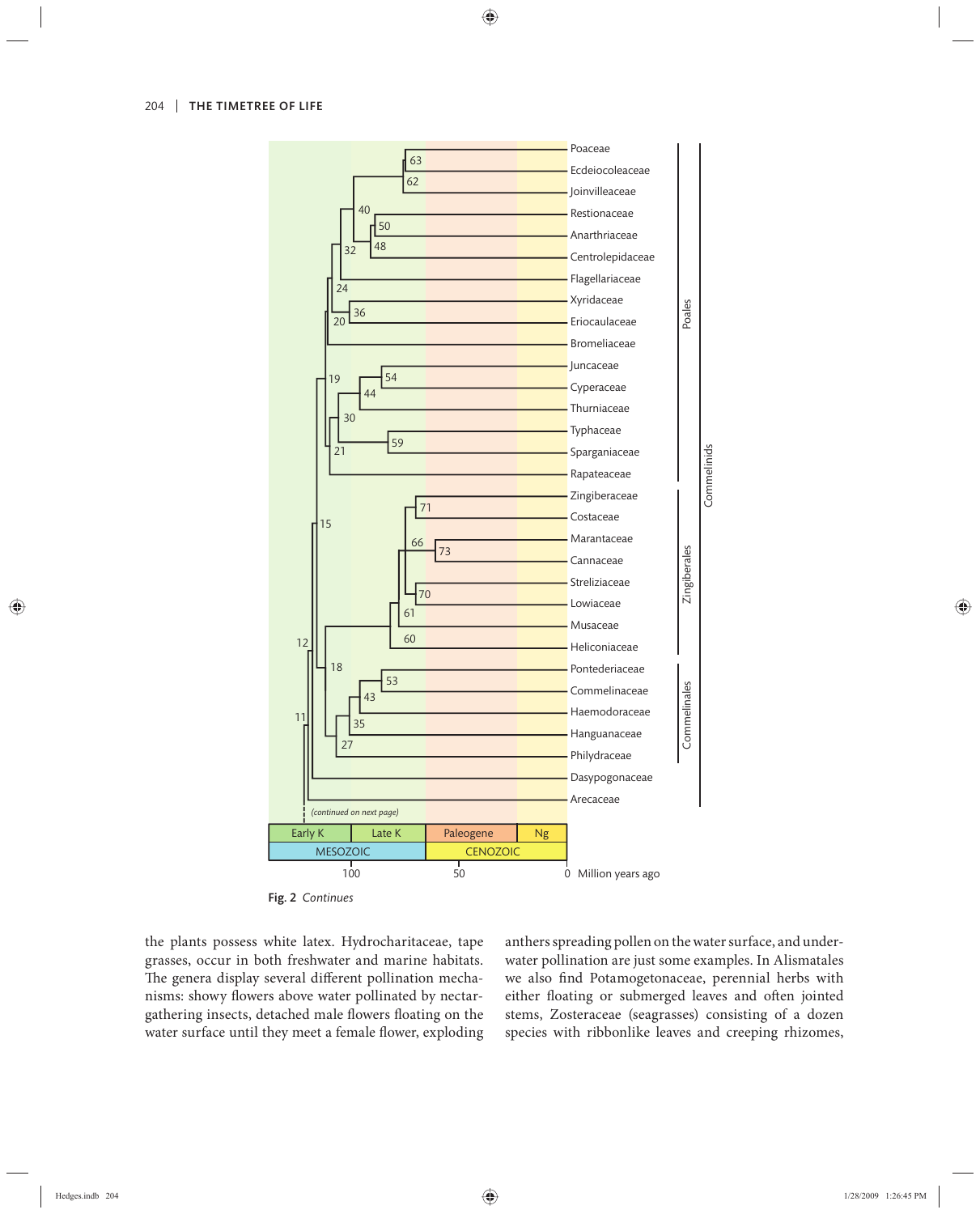

Fig. 2 *Continues*

and a number of smaller families, often with only one genus, or even one species.

The core monocots include the orders Dioscoreales, Pandanales, Liliales, Asparagales and the commelinid orders Zingiberales, Commelinales, and Poales. The Families Petrosaviaceae (closest to the remainder of the core monocots) and Dasypogonaceae (closest to the Commelinales + Poales + Zingiberales) are not placed in any of the orders. Dioscoreales include the predominantly tropical Family Dioscoreaceae, twining vines with net-veined leaves, and with several members cultivated for their edible starchy tubers, called yams. Two other families belong to this order, Burmanniaceae and Nartheciaceae. Pandanales include the screw-pines, which are woody plants, branching trees, or shrubs,

where the increase of trunk diameter is the result of primary thickening growth.

Liliales consists of 10 families, often with showy flowers, possessing tepals with basal nectaries. Liliaceae (tulips, lilies, and others) are herbaceous with bulbs or corms. They have actinomorphic, hypogynous flowers, often with various color patterns. Colchicaceae (autumn crocus and naked ladies) are a family of mainly seasonal perennials occurring in dry habitats in Africa and Eurasia, with a few exceptions confined to Australian rainforests and wet sclerophyllous forests. The presence of the highly poisonous alkaloid colchicine is a synapomorphy of the family. Within the Liliales we also find eight other families, examples being Alstroemeriaceae, with a distribution from Central America to southern South America,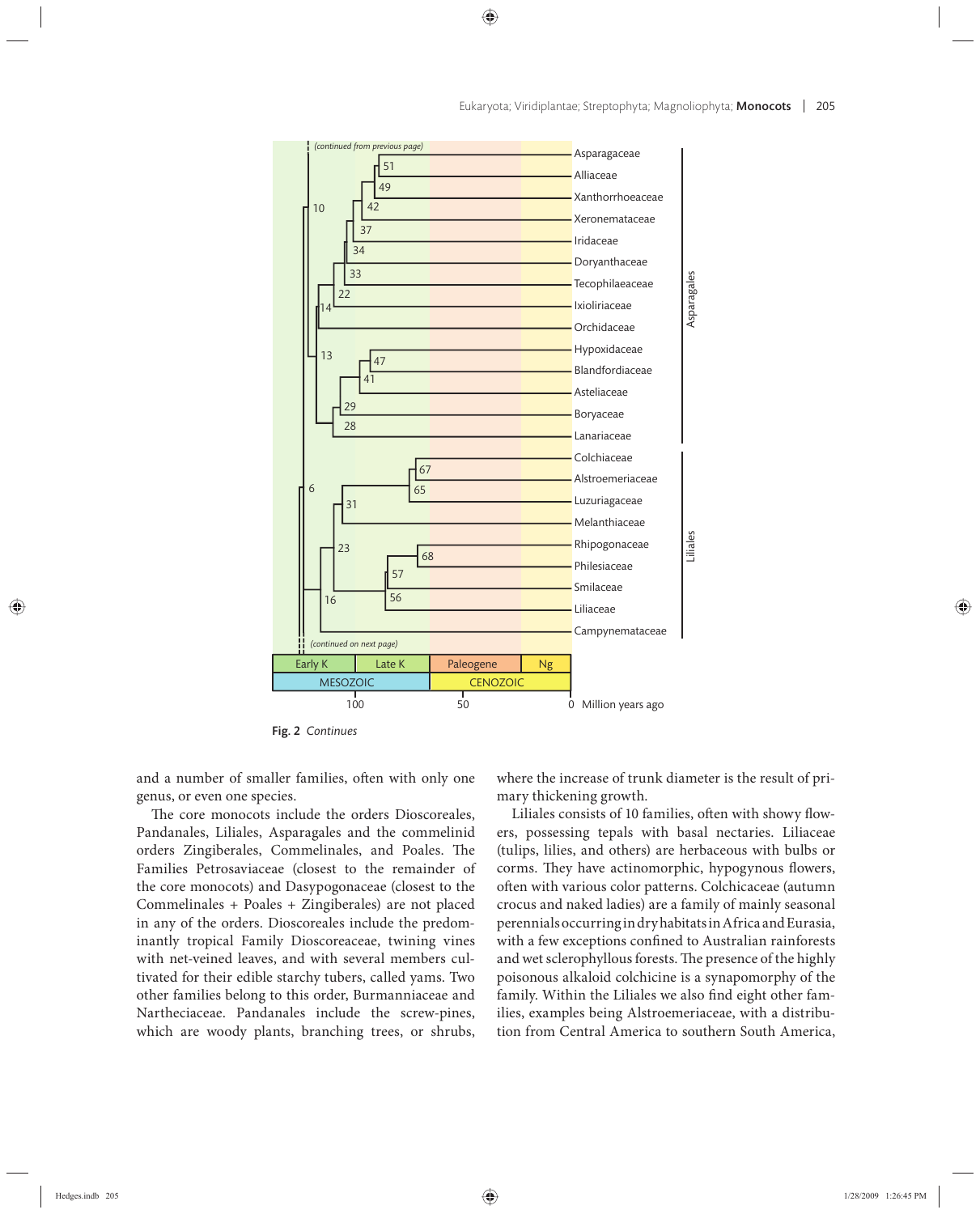

Fig. 2 A timetree of monocots. Divergence times are shown in Table 1. *Abbreviations*: K (Cretaceous) and Ng (Neogene).

Campynemataceae, comprising a few species of perennial herbs in New Caledonia and Tasmania, Corsiaceae, which is a family of nonphotosynthesizing herbs and Smilacaceae, with representatives that typically have woody roots and a climbing or vining growth form.

Asparagales, according to APGII, include a large number of families. Their actual number varies according to the delimitation of individual families that is adopted. Orchidaceae, the orchids (Fig. 1), is the second largest of all plant families with about 20,000 known species, the majority being epiphytes in tropical rainforests. Floral organization is relatively constant with two whorls of tepals, and most often a column consisting of a single stamen adnate to the style and stigma. The flower forms and colors, however, display a great variety. Other examples

of families within the Asparagales are Iridaceae (e.g., iris and saffron), Xanthorrhoeaceae (grass-tress, aloe, and asphodels), Alliaceae (onion, leek, and garlic), and Asparagaceae (asparagus, Lily-of-the-Valley (Fig. 1), agaves), the last two families now circumscribed to include a number of previously recognized families (Fig. 1).

The commelinids comprise about half of the species of monocots, and include the orders Arecales, Zingiberales, Commelinales, and Poales. The Arecales (palms) is a large order of woody tree-like or rarely climbing plants with pinnately or palmately veined leaves and trunks with primary thickening growth. Zingiberales comprise large, rhizomatous herbs with showy flowers. Well-known representatives are the banana in the Musaceae family, birdof-paradise flower in Strelitziaceae, the canna-lilies in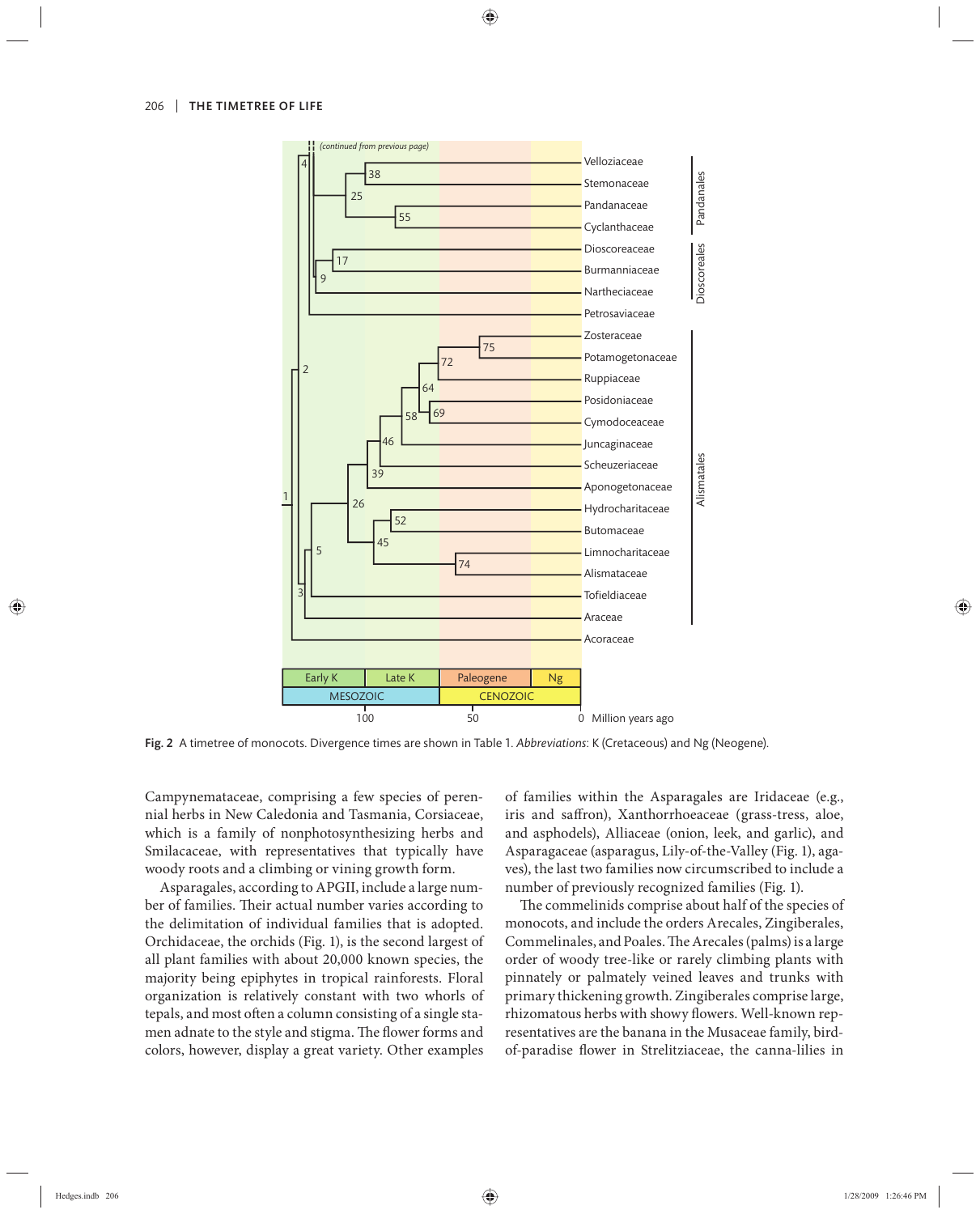| Timetree       |      | <b>Estimates</b> |              |                          | Timetree |        | <b>Estimates</b> |              |                          |
|----------------|------|------------------|--------------|--------------------------|----------|--------|------------------|--------------|--------------------------|
| Node           | Time | Ref. (24)(a)     | Ref. (24)(b) | Ref. (24)(c)             | Node     | Time   | Ref. (24)(a)     | Ref. (24)(b) | Ref. (24)(c)             |
|                |      | Time             | Time         | Time                     |          |        | Time             | Time         | Time                     |
| $\mathbf{1}$   | 134  | 134              | 134          | 134                      | 39       | 99     | 99               | 108          | 98                       |
| $\overline{2}$ | 131  | 131              | 124          | 131                      | 40       | 99     | 99               | 97           | $\overline{\phantom{a}}$ |
| 3              | 128  | 128              | 123          | 128                      | 41       | 98     | 98               | 39           | 104                      |
| 4              | 126  | 126              | 107          | 126                      | 42       | 97     | 97               | 53           | 100                      |
| 5              | 125  | 125              | 123          | 124                      | 43       | 96     | 96               | 97           | 98                       |
| 6              | 124  | 124              | 104          | 124                      | 44       | 96     | 96               | 97           | 98                       |
| 7              | 124  | 124              | 104          | 124                      | 45       | 96     | 96               | 92           | $\omega$                 |
| 8              | 124  | 124              | 102          | 124                      | 46       | 93     | 93               | 106          | 92                       |
| 9              | 123  | 123              | 101          | 123                      | 47       | 93     | 93               | 39           | 100                      |
| $10$           | 122  | 122              | 102          | 122                      | 48       | 91     | 91               | 92           | 97                       |
| 11             | 120  | 120              | 100          | 120                      | 49       | 91     | 91               | 45           | 93                       |
| 12             | 118  | 118              | 98           | 119                      | 50       | 89     | 89               | 90           | 96                       |
| 13             | 118  | 118              | 70           | $\overline{\phantom{a}}$ | 51       | 89     | 89               | 40           | 91                       |
| 14             | 117  | 117              | 70           | 119                      | 52       | 88     | 88               | 78           | 88                       |
| 15             | 116  | 116              | 98           | 117                      | 53       | 86     | 86               | 97           | 89                       |
| 16             | 116  | 116              | 98           | 112                      | 54       | 86     | 86               | 97           | 88                       |
| 17             | 115  | 115              | 75           | 117                      | 55       | 86     | 86               | 41           | 98                       |
| 18             | 114  | 114              | 101          | 116                      | 56       | 86     | 86               | 40           | 91                       |
| 19             | 112  | 112              | 97           | 114                      | 57       | 85     | 85               | 40           | 90                       |
| 20             | 111  | 111              | 98           | 113                      | 58       | 83     | 83               | 98           | 82                       |
| 21             | 110  | 110              | 97           | 112                      | 59       | 83     | 83               | 70           | 89                       |
| 22             | 110  | 110              | 66           | 112                      | 60       | 78     | 78               | 36           | 88                       |
| 23             | 110  | 110              | 71           | $\overline{\phantom{a}}$ | 61       | 78     | 78               | 35           | 87                       |
| 24             | 109  | 109              | 98           | ÷,                       | 62       | 76     | 76               | 97           | 90                       |
| 25             | 109  | 109              | 90           | ÷,                       | 63       | 75     | 75               | 97           | 89                       |
| 26             | 108  | 108              | 114          | $\frac{1}{2}$            | 64       | 75     | 75               | 92           | $\overline{\phantom{a}}$ |
| 27             | 107  | 107              | 97           | 110                      | 65       | 75     | 75               | 59           | 79                       |
| 28             | 107  | 107              | 40           | 113                      | 66       | 75     | 75               | 35           |                          |
| 29             | 107  | 107              | 40           | 109                      | 67       | 72     | 72               | 59           | 76                       |
| 30             | 106  | 106              | 97           | $\overline{\phantom{a}}$ | 68       | 71     | 71               | 30           | 76                       |
| 31             | 106  | 106              | 71           | 109                      | 69       | $70\,$ | 70               | $70\,$       | 67                       |
| 32             | 105  | 105              | 98           | 108                      | 70       | 70     | 70               | 35           | 78                       |
| 33             | 105  | 105              | 60           | 108                      | 71       | $70\,$ | 70               | 35           | 79                       |
| 34             | 104  | 104              | 59           | 107                      | 72       | 66     | 66               | 85           | 65                       |
| 35             | 101  | 101              | 97           | 104                      | 73       | 61     | 61               | 26           | 68                       |
| 36             | 101  | 101              | 97           | 105                      | 74       | 58     | 58               | 46           | 57                       |
| 37             | 101  | 101              | 55           | 103                      | $75\,$   | 47     | 47               | 77           | 47                       |
| 38             | 100  | 100              | 90           | 108                      |          |        |                  |              |                          |

Table 1. Divergence times (Ma) among monocots.

Note: Node times in the timetree are obtained from a penalized likelihood (a) reanalysis of the data set in ref. (24). Estimates from (b) PATHd8 and (c) nonparameteric rate smoothing are also shown (24).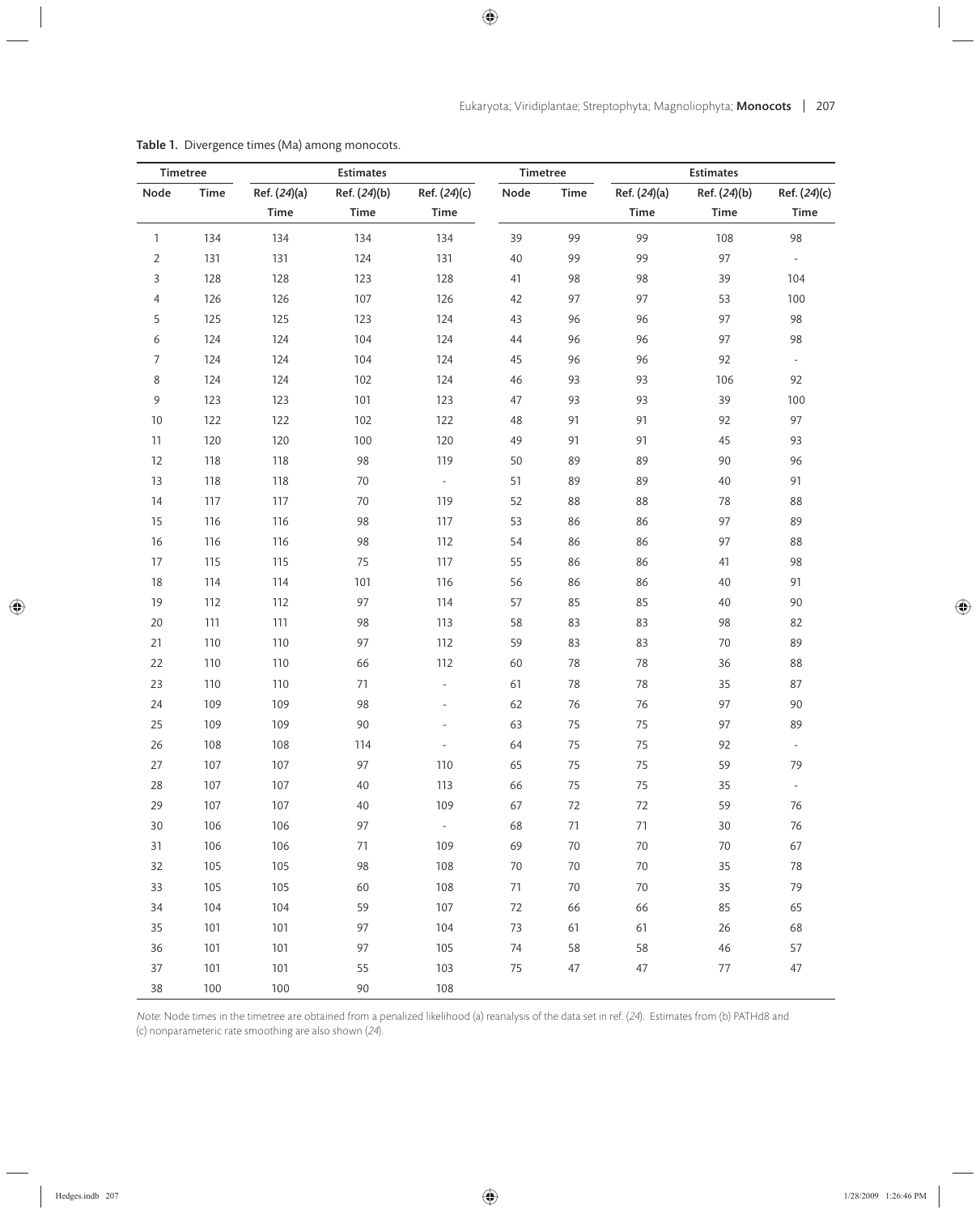Cannaceae, and ginger and cardamom in Zingiberaceae. The largest family within the Commelinales is the Commelinaceae (spiderworts). The latter are more or less succulent herbs with colorful flowers often having fringed filaments. The Poales contain some families highly specialized for wind pollination, for example Poaceae (grasses, Fig. 1), Cyperaceae (sedges, Fig. 1), Juncaceae (rushes), and Restionaceae. Within Poales we find important crop plants like barley and rice (Poaceae) or pineapple in the Family Bromeliaceae, which contains genera with showy flowers pollinated by insects, birds, or bats. The Spanish moss (Fig. 1) and many other tropical epiphytes belong here.

Despite the monocots being recognized as a group since the seventeenth century (*3*), relationships of and within the group were poorly understood before molecular phylogenetic studies starting in the mid-1990s. Since then several larger studies using extensive samplings and molecular data from plastid, nuclear, and mitochondrial regions have been conducted (e.g., *3–8*). Today, there is a broad consensus about a stable backbone of the monocot phylogeny, even though some nodes are still not convincingly resolved. Mitochondrial phylogenies are in conflict with the generally accepted monocot phylogeny. However, the results from mitochondrial analyses have been suggested to suffer from error sources like paralog sampling and highly divergent evolutionary rates (*4, 8*).

Chase *et al.* (*9*) recognized six major monophyletic groups: Alismatales, Dioscoreales, Pandanales, Liliales, Asparagales, and commelinids (including Poales, Commelinales, Zingiberales, Dasypogonaceae, and Arecales). *Acorus* was concluded to be the closest relative of the rest of the monocots, but internal relationships between the larger clades were less well supported. Relationships between the orders have been extensively analyzed since Chase *et al.* and most studies propose similar topologies (e.g., *1, 3–8*). Current consenus has Acorales as closest to all other monocots. Alismatales attaches to the next higher node and is closest to the remainder of monocots, that is the so-called core monocots. Petrosaviaceae is branching off after Alismatales, and is hence the closest relative of all other core monocots. The remaining problematic area in the monocot topology concerns the relative position of Pandanales, Dioscoreales, and Liliales. The position of Liliales with respect to the other orders remains ambiguous. Recent multigene analyses (*5, 7*) suggest Pandanales and Dioscoreales to be closest relatives, although with moderate support. The same studies conclude that Asparagales and the commelinids are closest relatives, one study (7) obtaining high support and the other (*5*) obtaining moderate support for this group. To this date, the majority of phylogenetic analyses tend to support Liliales as the closest relative to the Asparagales-commelinids-clade (*2, 5–7*). Following molecular phylogenetic studies, the traditional distinction between Liliales and Asparagales based mostly on characters of the seed and nectaries has been revised and major taxonomical rearrangements have been made. Most notably, two large families earlier classified within Liliales, the Iridaceae and Orchidaceae, are now transferred to Asparagales (*2*). Within the Liliales, the main Family Liliaceae is currently more narrowly circumscribed than in earlier taxonomical treatments (*10*). Within the commelinid clade Arecales are closest to the remainder, most likely followed by Dasypogonaceae. Poales and Zingiberales form a clade, which is closest to Commelinales (*11*). Detailed studies of phylogenetic relationships within monocot orders are available for Asparagales (*12*), Dioscoreales (*13*), Liliales (*13, 14*), Poales (*11*), and Zingiberales (*15*).

A major surprise arising from molecular phylogenetic reconstructions is the position of the Family Hydatellaceae (formerly classified in the Poales), which is now suggested not to be a monocot, but most closely related to the Nymphaeales (16). The closest relative of the monocots has yet to be determined. A number of studies suggest eumagnoliids (with slightly different definitions of the latter) (*8*, *17, 18*), other studies *Ceratophyllum* (*19–21*), and others Piperales (*22*) or Laurales (*23*).

The largest data set employed for monocot dating so far has been compiled by Janssen and Bremer (24). There are some differences in the tree topology derived from the Janssen and Bremer data set (878 taxa, or "800+ data set") as compared to the more recent phylogenetic studies. However, it has been shown (25) that the influence of minor changes in topology on divergence time estimation is small compared to the influence of alternative fossil calibrations, methods, and taxon sampling. The differences between the topology derived from the 800+ data set and recent phylogenetic studies are all within orders, not in the monocot backbone. Within the Alismatales, Aponogetonaceae branches off before Scheuchzeriaceae, instead of the opposite, and Ruppiaceae is the closest relative of the Potamogetonaceae–Zosteraceae clade instead of being closest to Posidoniaceae. The orders Dioscoreales and Pandanales are not closest relatives, but are collapsed into a trichotomy with the rest of the core monocots. The Orchidaceae is not the closest relative of the rest of the Asparagales in the 800+ data set. Instead, there is a basal split between the Orchidaceae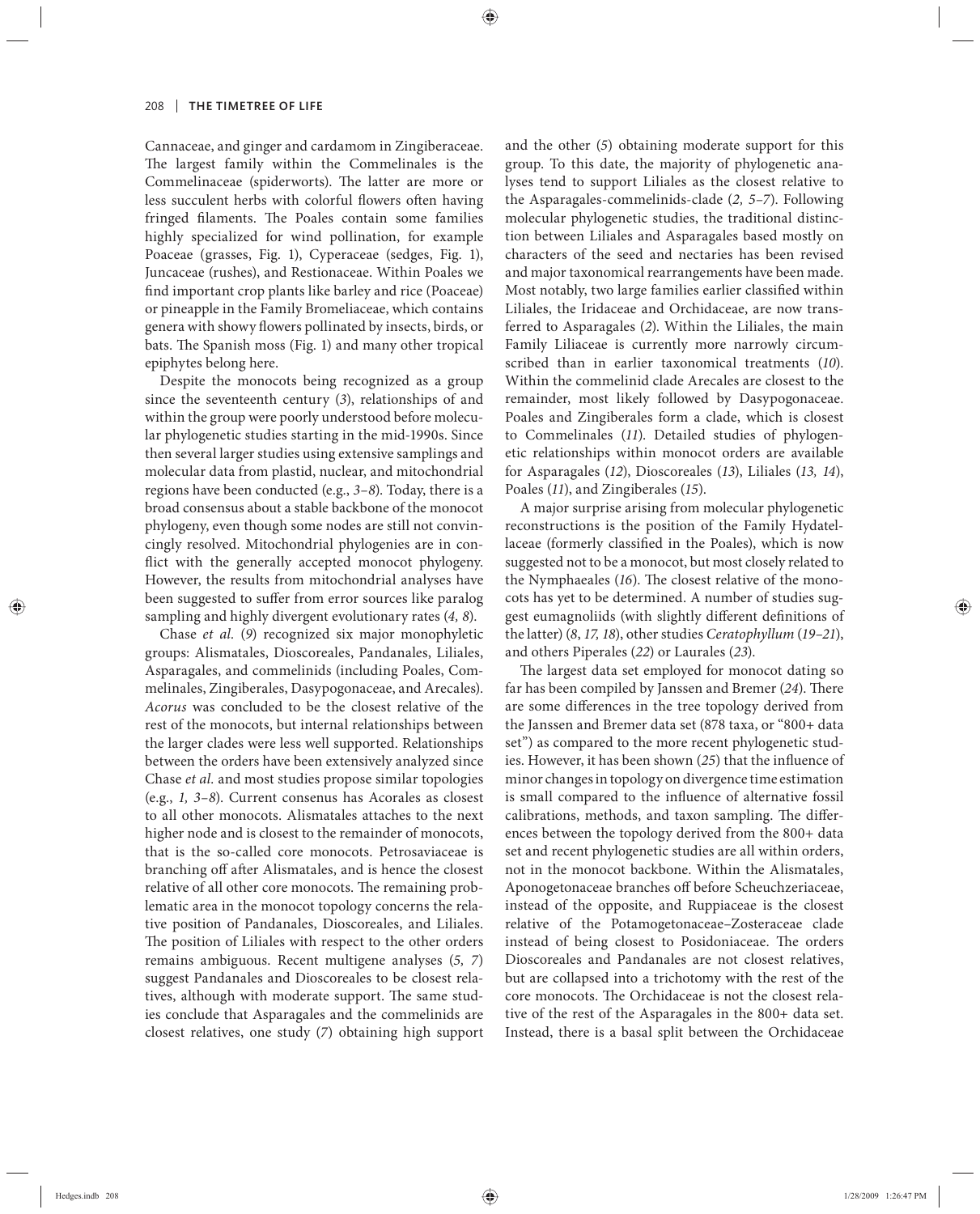and the clade consisting of Boryaceae, Blandfordiaceae, Lanariaceae, Asteliaceae, and Hypoxidaceae. Internal nodes of the latter clade generally receive low support, and the branching order differs substantially between stu dies. Within the Commelinales, Commelinaceae is closest to Pontederiaceae, and this clade constitutes the closest relative of Haemodoraceae. Within the Poales, Restionaceae and Anarthriacae form a clade, with Centrolepidaceae as its closest relative, as opposed to the more recently suggested Restionaceae–Centrolepidaceae relationship, with Anarthriacae branching off before (*7*). Flagellariaceae are the the closest relative of a larger clade consisting of Restionaceae–Anarthriacae– Centrolepidaceae and Joinvilleaceae–Ecdeiocoleaceae– Poaceae, instead of being closest to the latter clade only.

The divergence time of the living lineages of monocots has been estimated in a number of studies: Savard *et al.* (*26*) proposed 200 Ma, Goremykin *et al.* (*27*) 160 Ma, and Leebens-Mack *et al.* (*28*) 135–131 Ma. Bremer (*29*) estimated the split between Acorales and the rest of the monocots to 134 Ma, with a possible age span of 147–121 Ma. The age 134 Ma coincides with the earliest recorded fossil angiosperm pollen (30), and could therefore be regarded as plausible. This age was later used as a fixed age constraint for the monocot root node by Janssen and Bremer (24). The Janssen and Bremer study is the dating study with the most extensive sampling (800+ data set) of monocot taxa. The authors use evidence from eight reference fossils to calibrate a nonparametric rate smoothing (31) analysis. The study revealed that all major lineages diverged in the Early Cretaceous (146–100 Ma), with most families being present at the Mesozoic–Cenozoic (M-C) boundary. Uncertainties associated with each node (divergence age estimate) were suggested to be in the order of  $\pm$ 10–20 million years.

Developments following Janssen and Bremer's study include new molecular dating methods and extended possibilities of incorporating fossil constraints in dating analyses, plus new fossil discoveries that may be used for constraining and calibrating divergence time estimations of monocots. We have compared the author's original results from NPRS dating by reanalyzing the same molecular dataset using the penalized likelihood (PL) (*32*) as well as the PATHd8 (*33*) methods, and included additional age constraints from five new fossils. We have utilized the earliest occurrence of extinct lineages of Araceae (*34*) to provide a minimum age (120 Ma) for the split between Alismatales and the core monocots. A fossil assigned to the Family Triuridaceae (*35*) gives a minimum age of 90 Ma for the living lineages of Pandanales.

The placement of this fossil has, however, been disputed (36). Fossil grasses belonging to different lineages within Poaceae (*37*) assign a minimum age of 65 Ma to the living lineages of Poaceae. A fossil belonging to the palm subtribe Mauritiinae (*38*) attributes a minimum age of 65 Ma to the living lineages of Arecaceae. Finally, pollen belonging to the African Restionaceae clade (*39*) was used as a minimum age constraint for the living lineages of Restionaceae.

Monocots are an assemblage of many lineages rather heterogeneous with respect to life forms, ecological preferences, and hence most likely also with respect to their evolutionary history. Divergence time analysis of the entire monocots will hence face the problem of rate heterogeneity in different parts of the tree. For example, phylograms reveal that palms have very short internal branches, whereas grasses have long branches, suggesting a slowdown in evolutionary rate in the former group, and a speedup in the latter (*40*). In such heterogeneous trees, the dating algorithm and the number of fossil constraints used may have considerable influence on age estimates (*33*). Furthermore, closest relatives with many vs. few representatives, with highly different branch lengths, with different habits (e.g., woody vs. herbaceous), and with long vs. short generation times frequently occur in the monocot tree and may account for further analytical problems. Age estimates of such lineages should be regarded as a rough approximation and should be interpreted with caution. Herein, we compare divergence time estimates from three different methods highlighting where major discrepancies occur and briefly discussing possible causes.

Our reanalysis using PL yields highly similar age estimates to the NPRS study (see Table 1). Within Poales, the PL age estimates are slightly older, with deviations up to 15 million years and therefore within the suggested error range for the NPRS analysis (*24*). Age estimates obtained with PATHd8 sometimes differ substantially from those obtained with PL and NPRS. Except for the divergences of the families within the Alismatales from their closest relatives (see Fig. 2), PATHd8 generally obtains younger ages than PL or NPRS (see Table 1). Divergences of families within Pandanales and Dioscoreales differ in the magnitude of 20 Ma. Within Liliales, the estimates differ in the magnitude of 40 Ma. Divergences of families within the Asparagales deviate as much as 50-70 Ma from results obtained with PL and NPRS. PATHd8 also often suggests more rapid divergences.

The divergence of Alismatales from its closest relative was dated to 131 Ma, and the divergence of all living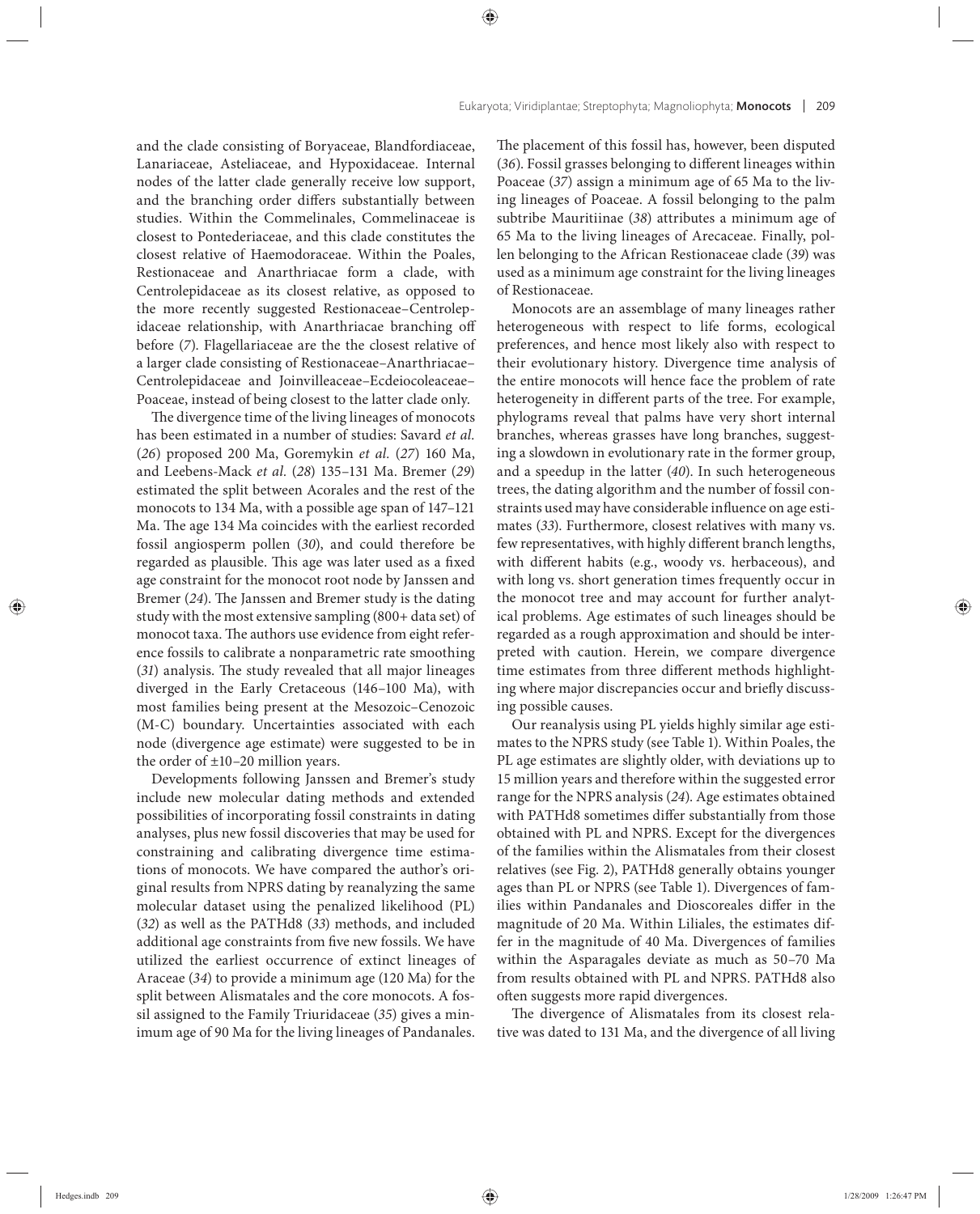lineages of Alismatales to 128 Ma by Janssen and Bremer. In the PL analysis presented here, both divergence events receive the same ages, while the PATHd8 analysis yields somewhat younger ages, 124 and 123 Ma, respectively. The oldest fossil that can be assigned to the Alismatales (*34*) is from the Early Cretaceous, about 120–110 Ma old, which means that all of the three methods yield results in agreement with the fossil record. Janssen and Bremer estimated the divergence of Petrosaviaceae from its closest relative to 126 Ma, and the divergence of its living lineages to 123 Ma. The former age estimate is also obtained using PL, whilst the latter is then 121 Ma. PATHd8 estimates both divergence events at 107 and 41 Ma, respectively, which is substantially younger.

The split of Dioscoreales from their closest relatives was dated to 124 Ma, and the divergence of living lineages to 123 Ma in Janssen and Bremer (*24*). We obtain the same results using PL, whereas PATHd8 estimates these divergences at 104 and 101 Ma, respectively. The NPRS derived age for the split of Pandanales from its closest relative is 124 Ma, that for the divergence of living lineages of Pandanales is 114 Ma. Using PL, the former age is identical and the latter age is 109 Ma. PATHd8 yields slightly younger ages 104 and 90 Ma, respectively. The age for the divergence of Liliales from its closest relative is estimated to 124 Ma by both NPRS and PL. The divergence of living lineages of Liliales is estimated to 117 Ma by NPRS and 115 Ma by PL. PATHd8 suggests ages that are substantially younger, 102 and 75 Ma, respectively.

The divergence of Asparagales from their closest relative is dated to 122 Ma by both NPRS and PL, while PATHd8 estimates this age to 102 Ma. Both NPRS and PL suggest a gradual divergence within the living lineages of that order, starting at 119 and 118 Ma, respectively. PATHd8 suggests a much younger divergence time for the living lineages, 70 Ma, and rapid divergence at the internal nodes of the Asparagales at 40 Ma.

The split of Arecaceae from their closest relative is dated to 120 Ma by both NPRS and PL, the divergence of living lineages of that family is estimated to 110 Ma by NPRS and 97 Ma by PL. PATHd8 gives the ages 100 and 65 Ma, respectively. Dasypogonaceae diverged at 120 Ma (NPRS and PL) or 100 Ma (PATHd8) from its closest relative, and the living lineages diverged at 100 Ma (NPRS), 88 Ma (PL), or 39 Ma (PATHd8), respectively.

The most recent common ancestor to the most closely related Commelinales and Zingiberales receives the age 114 Ma according to NPRS, 112 Ma according to PL, and 97 Ma according to PATHd8. The living lineages of Commelinales diverged at 110 Ma (NPRS) or at 107 Ma (PL), followed by a gradual divergence. PATHd8 estimates the divergence of Commelinales from Zingiberales to 97 Ma, with a rapid divergence of all families within Commelinales. Living lineages of Zingiberales are estimated to be younger than the living lineages of Commelinales by all methods: 88 Ma (NPRS), 78 Ma (PL), and 36 Ma (PATHd8). The young age obtained with PATHd8 suggests a very rapid divergence of the living lineages of Zingiberales, while these start to diverge in the mid-Upper Cretaceous, at about 78 Ma, according to the PL analyses.

The divergence of Poales from their closest relative is estimated to 117 Ma (NPRS), 116 Ma (PL), or 98 Ma (PATHd8). The living lineages diverged at 113 Ma (NPRS), 111 Ma (PL), or 98 Ma (PATHd8). PATHd8 thereby suggests an almost "explosive" radiation of the numerous poalean families at the boundary between the Lower and Upper Cretaceous  $(\sim 100$  Ma), while the other methods suggest a slower radiation, starting about 15–20 Ma earlier, in the mid-Lower Cretaceous, with most family stem groups appearing in the Upper Cretaceous, 40 Ma later.

The differences between PL and NPRS on one hand, and PATHd8 on the other, might be due to systematic errors (33, 41). The first two methods smoothen or minimize age differences between mother and daughter lineages, while PATHd8 minimizes age differences between closest relatives. Without enough calibration points, both approaches can result in a number of systematic errors, for example NPRS and PL overestimating ages for large groups with short branches, and PATHd8 underestimating the ages for the same group. In the monocot data set, some groups are likely to suffer from this phenomenon, and from further analytical problems (*41*), and their age estimates should therefore be used with caution, regardless of the method employed. These groups include Arecaceae, Orchidaceae compared to the rest of the Asparagales, age estimates within Zingiberales and Commelinales, and the family Poaceae. For further discussion of methodological issues, see (*41*).

Several studies focusing on divergence time estimation within monocot orders and families have been published and will briefly be compared to results obtained in the analysis by Janssen and Bremer (*24*) and during our reanalysis of their data set. Two large studies, one focusing on Poales (*11*) and one on monocots as a whole (*24*), use NPRS to estimate divergence times and present deviating age estimates for families within the Poales. This seems to be a methodological artifact related to the number of taxa sampled. A larger taxon sampling is susceptible to yield older ages (*24*). However, age estimates are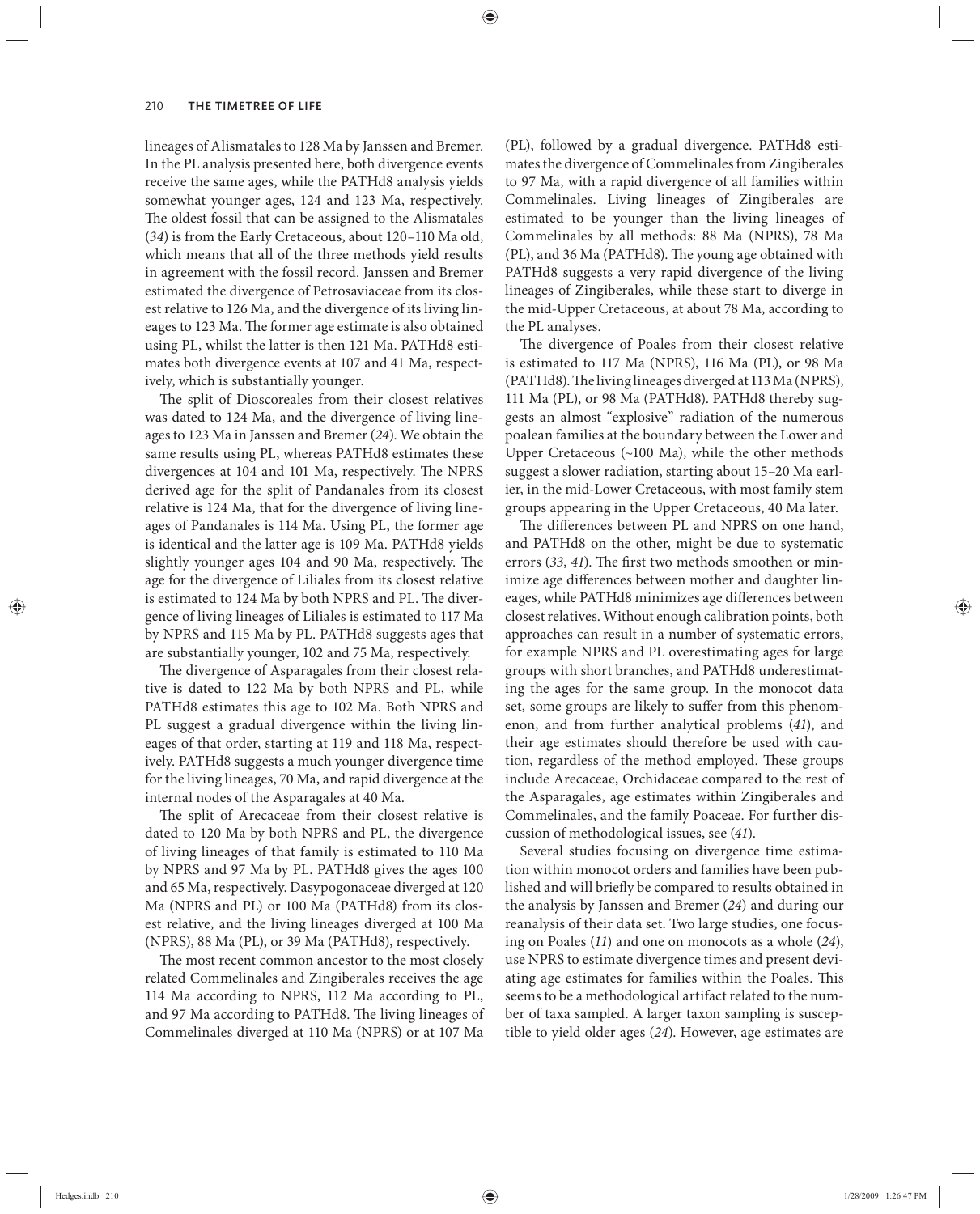in general differing less than 20 Ma for the divergences of living lineages of the respective families, and less than 10 Ma for divergences among most closely related families. The largest differences are found in Poaceae, Cyperaceae, and Juncaceae, and also in Restionaceae. Our reanalysis of the 800+ data set gives age estimates comparable to other published results, except for the divergence times of Arecaceae and Bromeliaceae that are probably being underestimated by the PATHd8 method.

In a study of divergence times within Liliales (*14*), similar ages were obtained using NPRS and the mean-path length method (MPL) (*42*). Reanalysis of the 800+ data set using PATHd8 also yielded similar ages. Most differences among these three analyses are in the magnitude of 10 Ma. However, the NPRS and PL analyses of the 800+ data set suggest much older ages for the divergences from their respective closest relatives and for the divergences of living lineages for the order Liliales, as well as for the Families Liliaceae, Melanthiaceae, Campynemataceae, and Luzuriagaceae.

In a study of divergence dates within Zingiberales (*15*) a data set comprising three genes, 24 ingroup taxa (21 of them identical to the 800+ data set), and two calibration points were used and analyzed with three methods: NPRS, PL, and a local clock approach. Similar estimates were obtained for all three methods in this study. The age estimates show considerable differences compared to the 800+ data set. All analyses suggest a rapid radiation of Zingiberales, but at different times: 110-100 Ma according to Kress and Specht (*15*), 88 Ma according to Janssen and Bremer (*24*), and 78 Ma (PL) or 36 Ma (PATHd8) according to this reanalysis of (*24*).

Linder and Rudall (43) compiled a chronogram of Poales using Janssen and Bremer (*24*) and Bremer (*11*). Nodes lacking divergence time estimates in either of these studies were evenly spread between dated nodes, in an attempt to approximate ages within the graminid and xyrid clades. Datings have also been done for the Families Costaceae (*44*), Restionaceae (*39*), and Rapateaceae (*45*). Since these studies focus on nodes within monocot families, we will not review them here.

Few monocot fossils have been discovered in early and mid-Cretaceous strata (36). This scarcity does not reflect a true lack of monocots in this time period, but rather taphonomic filtering of herbaceous plants (i.e., they are less likely to be preserved). Furthermore, the frequent lack of distinctive features in monocot pollen likely accounts for early monocot fossil pollen records remaining unrecognized. The earliest indisputable monocot found so far, *Mayoa portugallica*, from the late Barremian–early Aptian (~125 Ma) of Portugal (*34*), is suggested to be part of the lineages of Arales that split off before the divergence of the living lineages. Accordingly the minimum age of monocots as evidenced by the fossil record is 120 Ma, which is relatively close to the calibration age of the root node used for the analysis of the 800+ data set (134 Ma). The fossil record of Alismatales also extends back to the early Cretaceous (46). The fossil angiosperm *Pennistemon/Pennipollis* might be related to Alismatales and the first *Pennipollis*-type pollen occurs around the Barremian–Aptian boundary (47). The earliest diverse monocot flora containing flowers, fruits, and stems from various monocot plants occurs in Maastrichtian (71–66 Ma) strata in India (*36*). From the middle of the Late Cretaceous (100–66 Ma), the monocot fossil record provides evidence that monocots were diverse and widespread (*48*). Still many monocot orders have sparse or no records in the Late Cretaceous.

Several biogeographical studies of groups within the monocots have been published (see e.g., *49–53*). A biogeographical analysis of the whole monocot group was conducted by Bremer and Janssen (54), who combined their earlier dating with the 800+ data set in a dispersal-vicariance analysis. They were focusing on the continental distribution of monocots, using widely circumscribed areas for the analysis. They concluded that a majority of the monocots have a South Gondwanan evolution, since the Australasian and South American optimizations dominate in the deeper nodes of the phylogeny. It is however not possible to specify an ancestral distribution for the most recent ancestor of all monocots, since the Alismatales have many widespread representatives, that obviously are easily spread due to their aquatic habit.

#### References

- 1. J. E. M. Baillie, C. Hilton-Taylor, and S. N. Stuart (eds.) 2004 IUCN Red List of Threatened Species. A Global *Species Assessment* (IUCN, Gland, Switzerland and Cambridge, UK, 2004.)
- 2. APGII, *Bot. J. Linn. Soc.* **141**, 399 (2003).
- 3. T.-J. Givnish *et al.*, *Aliso* **22**, 28 (2006).
- 4. J.-I. Davis *et al.*, *Syst. Bot.* **29**, 467 (2004).
- 5. G. Petersen *et al.*, *Aliso* **22**, 52 (2006).
- 6. S.-W. Graham *et al.*, *Aliso* **22**, 3 (2006).
- 7. M.-W. Chase *et al.*, *Aliso* **22**, 63 (2006).
- 8. M.-R. Duvall, S. Mathews, N. Mohammad, T. Russell, *Aliso* **22**, 79 (2006).
- 9. M. W. Chase, D. W. Stevenson, P. Wilkin, and P. J. Rudall, in *Monocotyledons: Systematics and evolution*, P. J. Rudall,